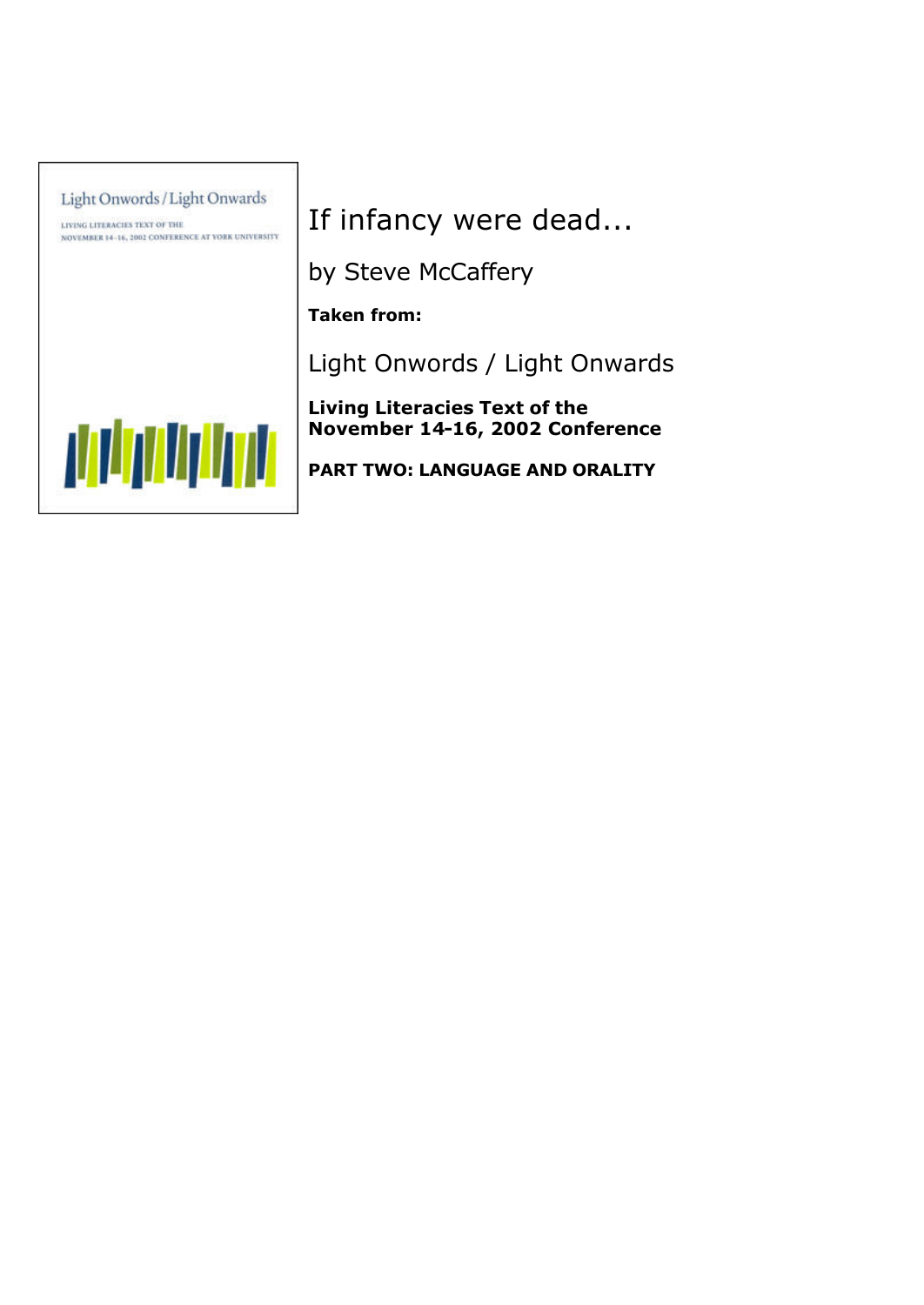## If infancy were dead . . .

## **by Steve McCaffery**

My own involvement with the Sandinista literacy campaign in Nicaragua gave me first-hand confirmation of the human right and imperative to read. That right is irrefutable. However, a talk in praise of literacy would be fatuous and repetitive and my chosen perspective this morning is one of scepticism. In fact this paper is not friendly to literacy and given my pretensions to being an agent provocateur as well as my predilection for political incorrectness this stance is quite predictable. The potential of literacy is always incommensurate to its application, and frequently literacy finds itself involved in acts of stupidity. Two examples: a multilingual public advertisement recently appeared in Toronto Transit shelters. "Literacy is a right and You can get help by calling this number." Precisely who is the designated addressee here? I'm literate so it's sure not me. Presumably therefore it's directed at those who can't read. Ergo, although one cannot read one must be able to read the claim that one has the right to learn to read. My second example: During the mass starvation in Biafra, much needed medical supplies were shipped in, but all items were labelled in English. Some bottles and packets carried a printed prescription "Take four times a day." But the concept of clock time does not exist in a community of starving and dying human beings and even if it did exist clocks were hardly a common household item in Biafra. As a practicing poet for the past thirty-five years, I felt it was apposite to address the stake of orality in the literatures of our new millennium. My start merits a quotation from a personal mentor and intellectual hero: Gilles Deleuze, that clarifies the background and challenge against which my own current artistic practice is formulated. It also describes the urgency I feel to stay an innovative poet.

*If Literature Dies, It Will be Murder*. People who haven't properly read or understood McLuhan may think it's only natural for audiovisual media to replace books, since they actually contain all the creative possibilities of the literature or other modes of expression they supersede. It's not true. For if audiovisual media ever replace literature, it won't be as competing means of expression, but as a monopoly of structures that also stifle the creative possibilities in those media themselves. If literature dies, it will be a violent death, a political assassination (as in the USSR, even if nobody notices). It's not a matter of comparing different sorts of medium. The choice isn't between written literature and audiovisual media. It's between creative forces (in audiovisual media as well as literature) and domesticating forces. It's highly unlikely that audiovisual media will find the conditions for creation once they've been lost in literature. Different modes of expression may have different creative possibilities, but they're all related insofar as they must counter the introduction of a cultural space of markets and conformity.... (1995, 131)

It's because this domesticating cultural space is already with us and irreversibly expanding at a vertiginous pace that the need for a critical avant-garde is of paramount importance. I want, in part, to revisit the classic avant-garde of Dadaism, a formative force in my own development as a sound poet through the 1970s, and reconsider its negative poetics of rejection and reflect on a crucial illiteracy at the heart of literate culture, an illiteracy that recent philosophical discourse terms *infancy*.

We're told that the current urgent literacy is the literacy of the interface in which the loop replaces the line as the dominant modality. Lev Manovich names our present culture an "information" culture. However, the neo-liberalized West's need for collective connectedness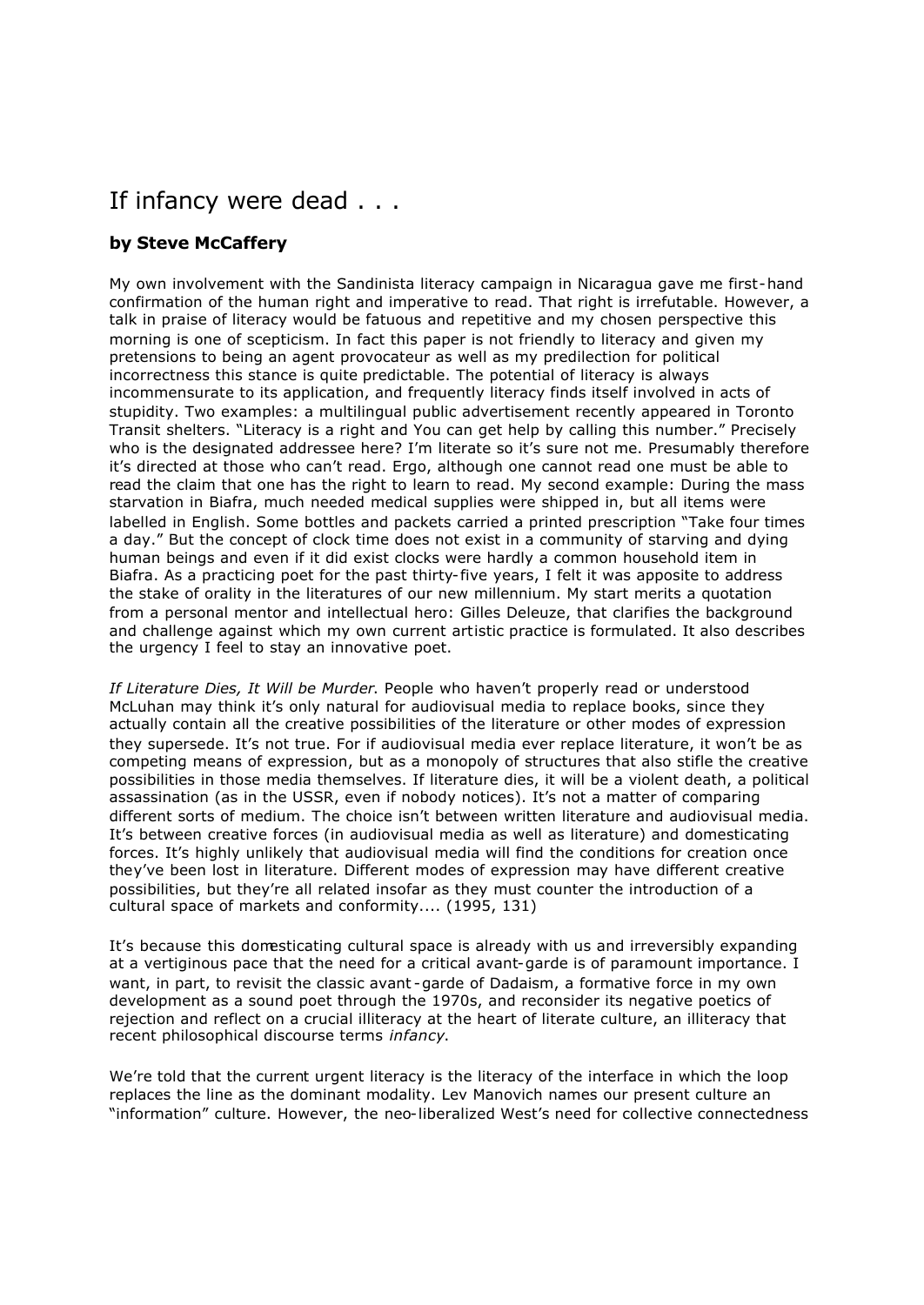precipitates literate labour beyond information into a data-vortex that Donna Haraway aptly christened informatics. I think information technology's a nightmare into which we're trying not to fall asleep. Around the world there are one billion e-mail messages sent each day. Like dream-shit, information passes through an alimentary tract of rapid metabolism, in which living literacy maintains a symbiotic relationship with dead letters. Sven Birkets is one of several conservative liberal thinkers who have advanced severe concerns about the information age. His fear is "that we are giving up on wisdom [and] pledging instead a faith in the web" (228).

The Web, in which a part of me participates, has been recently consecrated and celebrated as the triumph of potlatch, the birth of a hyperspatial gift economy of vertiginous excess and circulation. Architect Marcos Novak considers the web the realization of Constant's prophetic New Babylon of the 1950s. Notwithstanding this optimism I would mention Lev Manovich's likening of the internet to a Stalinist apartment. The conspiratorial relationship of literacy and surveillance is a well-established fact. So the dilemma is obvious: To enter literacy is to enter a complex of rules, restraints, and vulnerabilities. But not to enter it is to remain in another complex of rules and restraints. While having reservations about Bikerts' claim, I agree with him on a different point: There is a critical distinction between instrumental communication and affective communication. The loss of affect in a regime of mediatization seems a crucial issue today and one that this paper will address.

Technological advances in literacy carry with them corresponding losses. It's a well-known fact that a Gothic cathedral is in part the Bible "written" for illiterates: a complex formulation of space, light, colour, symbol, and representation. The advent of the printing press and moveable type ushered in an unprecedented dissemination in reading material, a rapid transposition of vocalized into silent reading, and a radical shift from public declaration to private meditation. But it also occasioned a critical loss of the image-word interlacement so crucial to the complexity of medieval reading. Language and text became isolated and sovereign. To claim that print killed the margins is an apposite slogan. Prior to Gutenberg's invention, a vibrant tradition of decoration and commentary existed in the margins; and the consequent effect of the printing press is clearly stated by Michael Camille. "Language [after the invention of print] is now in a separate realm, written in discrete boxes or in fields hanging in the picture space" (158). In his Poetria the medieval poet John of Garland meditated on the figure of the idiota mentioned in Acts 4 and Corinthians 1. The idiota is the unlearned man, the rustic, the illiterate, whose illiteracy Brian Stock connects to the notion of "a `saintly simplicity' that allows intuitive understanding of the Scriptures" (qtd. in Leupin: 6).

Another urgent area of address is literacy's own illiteracies, those cannot read. After a couple of decades of focusing on the politics of identity we now find ourselves dealing with a less tractable phenomenon: the mobility of identities. Framed today within the complexities and shifts of cosmopolitan citizenship, literacy finds itself thrust into a new mode of illiteracy rapidly emerging in the form of *les gens sans papiers*. These "people without papers" read and speak but cannot be read; they escape the parameters that a power through literacy erects; they remain undocumented, unprotected, unrepresented, and unrepresentable.

As humans we suffer language, suffer through and suffer in the signifier. The call of Language is a call into Language for the profit of Language. Language can't escape this primal personification as the computer of Capital among whose several outcomes is the irreversible expansion of pestilential literacy. Jean Luc Nancy remarks on the nakedness of our information technology and its evasion of the issue of the meaning of Being.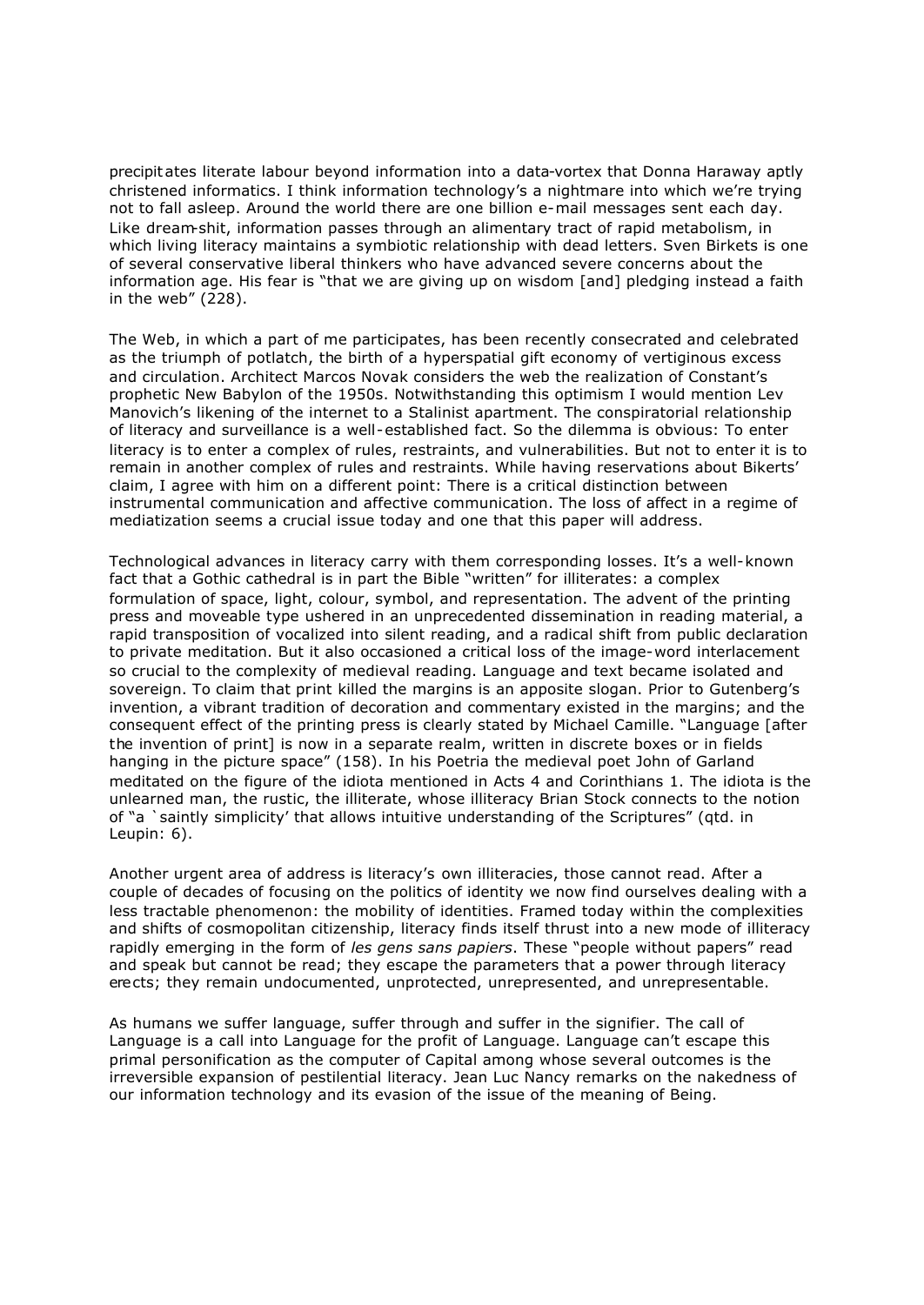If "communication" is for us, today, such an affair- in every sense of the word  $\dots$  - if its theories are flourishing, if its technologies are being proliferated, if the "mediatization" of the "media" brings along with it an auto-communicational vertigo, if one plays around with the theme of the indistinctness between the "message" and the "medium" out of either a disenchanted or jubilant fascination, then it is because something is laid bare. What is exposed is the "content"-less web of "communication" . . . We are "ourselves" too inclined to see in this the overwhelming destiny of modernity. Contrary to such meagre evidence, it might be that we have understood nothing about the situation, and rightly so, and that we have to start again to understand ourselves – our existence and that of the world (28).

Let me tender one advocacy that supplements Nancy's position and stands as clearly antithetical to the goals and aspirations of the "information age": a particular, ontological plea for illiteracy in a recovery of the most impossible of forms: infancy.

Ruminating on Ovid's version of the myth of Narcissus, Maurice Blanchot arrives at the image of a marvellous child who is dying. Narcissus, "having turned into an image . . . dissolves in the immobile dissolution of the imaginary, where he is washed away without knowing it, losing a life he does not have" (126). This lost life the infant never had marks a singular passage and a destiny: to die into language without knowing it.

Heidegger famously posits a double negative constitution of human being in the form of a being toward death and a being toward language, both language and death are our unavoidable, irreversible destinies, and somewhere in that transit is a stage named infancy. Infancy inflects pre-subjective intensities in "a pure immediate consciousness with neither object nor self " (Deleuze 2001: 26). It also inflects the more portentous advent of language as an infant's death. A child emerges from an infant corpse still warm outside, at the limit of the debt of life to living toward language. Already belated, this infant is there as a not-yetsomething, and infancy has no survivors precisely because infancy is the non-ground of language withholding that secret of language "language" can never recover. Of course, this scenario that constitutes a primal scene is the happening of a non-event, an impossible event because the infant occupies the space of the imaginary. The phrase an "infant is being killed" is of the order of a phantasmatic designation of a passage in which there is a death of an infant and a one who survives. A recurrent theme in Rilke's poetry is the disinherited child suspended between two worlds "to whom no longer what's been, and not yet what's coming, belongs" (Agamben 43). This remarks the interstitial space of infancy, a brief epoch condemned from the start to a death.

Let me try to construct a poetics of infancy, one haunted by a death into language, by opening with this question: What would it mean to desire illiteracy as an intense, ephemeral condition of being without language? This question rephrases many similar ones that reverberated through the shattered utopian halls of mirrors of twentieth century avantgarde practice. And an answer is readily available. The meaning would be "to be in infancy." Lyotard defines the infantile as "whatever does not permit itself to be written, in writing"(qtd. in Harvey and Schehr: 25) and one response to the paralogicalities of literacy is to abandon words altogether: Such abnegation forms a key tenet behind the Dada sound poem, Nepomucin Miller's and Karl Reuterswald's punctuation poems, the marbled page in Tristram Shandy, and the gestural calligraphy of Henri Michaux. And from Aristophanes to John Cage, the evidence of attempts to escape the regime of the signifier are sufficient to constitute a literary counter-tradition.

Lyotard offers implicitly a gestural poetics when he asserts that the contemporary task of writing is to "extend the line of the body in the line of writing" and inscribe "the trace of the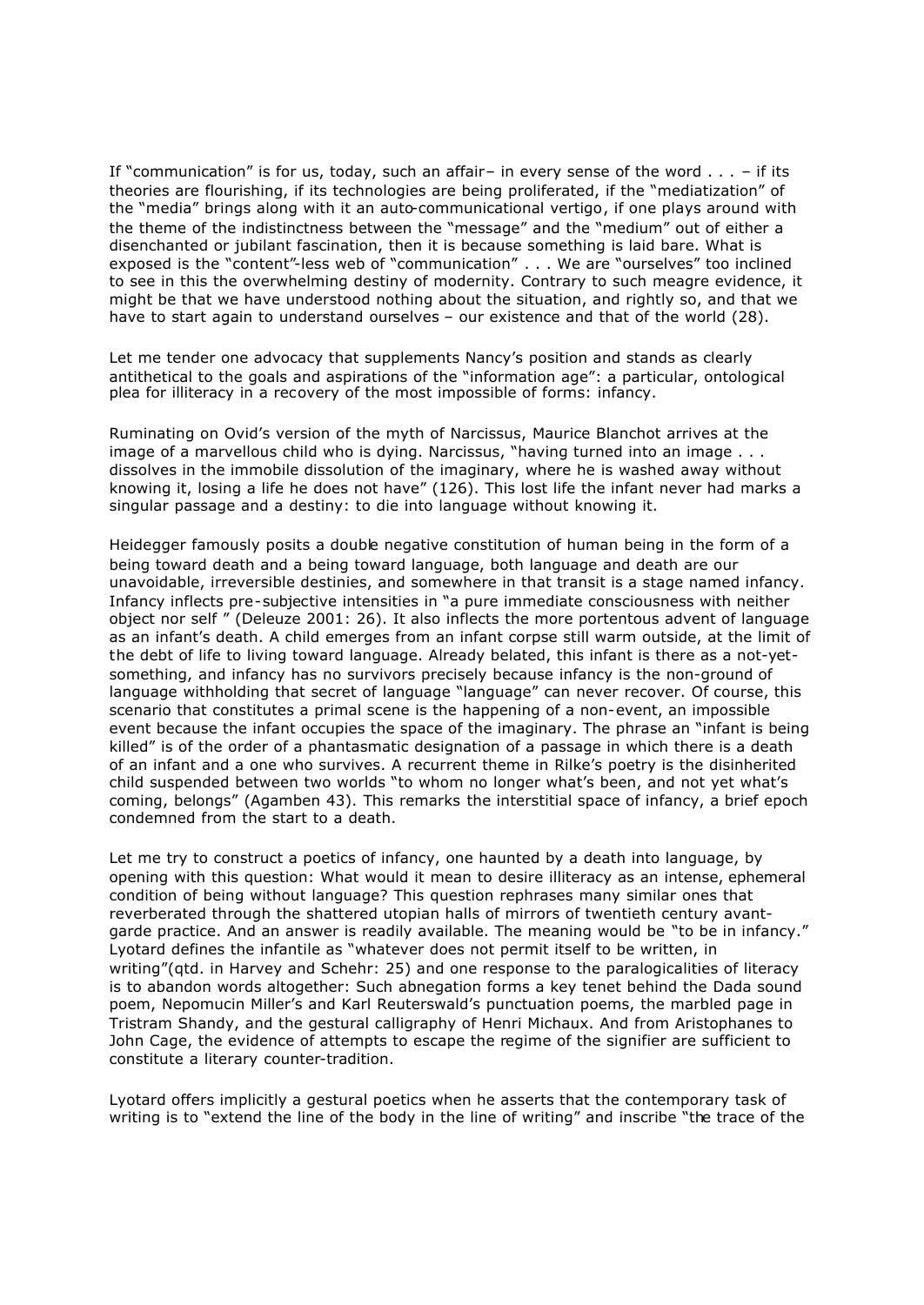initiatory event in language" (qtd. in Harvey and Schehr: 49). Ernest Enrolls situates the gesture at a point before both voice and writing, while Bathes notes the subordination of gesture to both speech and writing in the west. This call to gesture and initiatory event is precisely the tel os of Henri Michaux's calligraphic inscriptions. Through a poetics of the doodle, Michaux inscribes physical actions and gestures onto paper. He describes the emancipator process in *Movements*, a series of twelve hundred sheets of these markings produced from 1950–51:

It's precisely because I manage to liberate myself from words, those sticky hangers -on, that the drawings are so slender and almost joyous, that their movements were so easy for me to execute, despite their occasional exasperation's. I see in them a new language, turning its back on the verbal, a liberator . . . an unexpected soothing mode of writing in which one would finally be able to express oneself far from words, far from other people's words (Harvey and Schehr: 46).

Refusing the infant death into language, Michaux inscribes the "etymologies of gestures, enactments of their own origin, miming's of the moment at which signs, not yet fully bearers of sense, become to *come into being*" (54). Michaux's markings are signifiers without signification on the way to language perhaps, but gestural inscriptions refusing the death of infancy into language. Gestures challenge literacy at the very moment of inscription. Detached from communication the gestural inscription frees writing from language and in that emancipation offers a new relationship to literacy. Michaux's gestures in ink help us understand Barthes' insight "that writing's truth is neither in its messages nor in the system of transmission which it constitutes for current meaning . . . but in the hand which presses down and traces a line, i.e. *in the body which throbs*" (240).

The sonic and gestural parallel to Michaux's inscriptions is the sound poem, an avant-garde genre practiced by the Dadaists and Futurists and generally judged to be grounded in a poetics of trenchant negativity beyond which lies the affirmative desire for unadulterated affect. Dada poet Hugo Ball (1886–1926) claims to have invented verse ohne worte (poetry without words) also termed *lautgedichte* or sound poem, a minor genre whose origin seems to be a blend of social critique and mantic mysticism. These phonetic poems Ball claimed "totally renounce the language that journalism has abused and corrupted [returning words] to their innermost alchemy" (71). Here's a short excerpt:

gadji beri bimba glandridi lauli lonni cadori gadjama gramma berida bimbala glandri galassassa laulitalomini gadji beri bin blassa glassala lauli lonni cadorsu sassala bim gadjamatuVm i zimzalla binban Lila wowolimal bin beri ban o katalominal rhinozerossola hopsamen laulitalomini hoooo gadjama rhinozerossola hopsamen bluku terullala blaulala loooo (qtd. in Bohn: 37)

Ball's poetry readily approximated those undertakings of linguistic delirium that Foucault notes in Brisset – a restoration of words "to the noises that gave birth to words, [… reanimating …] the gestures, assaults and violences of which words stand as the now silent blazons" (qtd. in Deleuze 1988: 149 n40), but insofar as it remains a phonetic construct, rebellious against but ultimately complacent to the phonetic rule of difference, it can be accurately described as a specimen of virtual semantics.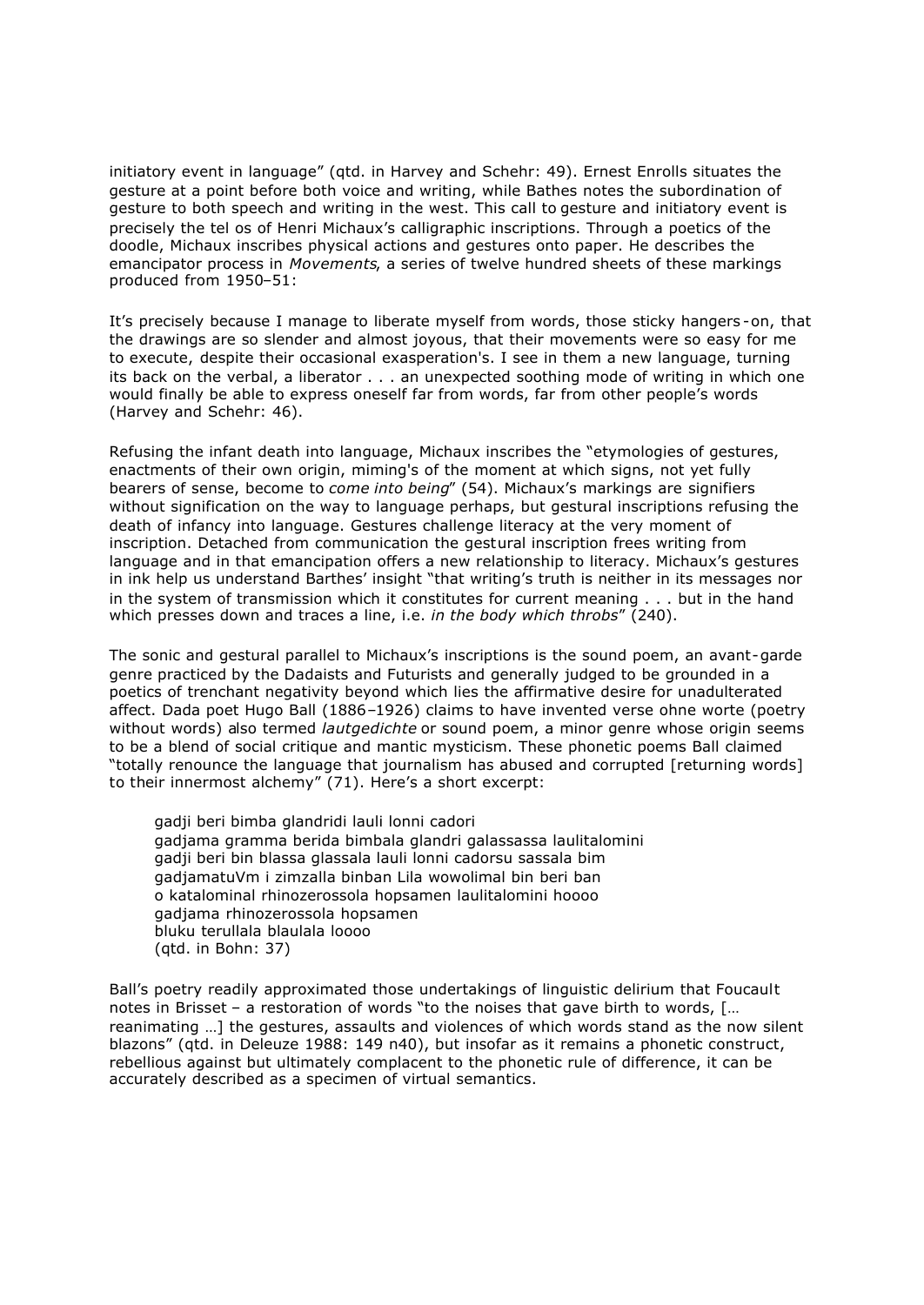The decisive escape from Ball's impasse occurred in the early 1950s with François Dufrêne's *cri-rythme* , which he himself placed within the wider category of prelingualism. Less text than sonic expenditure, the *cri-rythme* is a kind of paralanguage, a high-energy expulsion of inarticulate sounds, cries, and grunts. Dufrêne's special achievement is to have renounced successfully the aura of the spoken and the phonetic and to have pushed to the centripetal limits of the poetic, exploring the micro-particulars of morphology and deploying the full expressive range of predenotative elements: grunts, howls, shrieks, and hisses. His is truly a profound disturbance of language "by the mad poetics of the scream" (Lecercle 66).

If works of art are still possible, if the system is not what alone produces them and addresses them to itself, if therefore literature, art, and thought are not dead, it is because they hysterically cultivate [a] relation with what is irrelevant…. In order to give [words, sounds, and bodies] back to their silence, which makes so much noise in the human body, to expose them to their potentiality and to obtain from them the gesture of a poem (Lyotard 1997: 214).

This gestural poetics by which the poem is returned via sound to its own silence outside the interlocutary logic of clear and possible response remarks precisely the infant's condition of abandonment whose paradoxical registration is simultaneously noise and silence.

At a level below languages, works, institutions, always lying latent beneath the audible but never covered over by it, this breath does not speak, it moans, it mutters. It has no history, it's a lament "that appears always naked and new," that has nothing to tell. It appears invincible to articulation [to that death into language], implicitly understood and prostrate even in the discourse of forms. It wanders over lips, its swells "the almost sexual and ever bared protrusion of faces," it rests ensconced in the thrust of voices stacking themselves one before the other in their millenary commerce (224).

Such an infancy is not *before* language but *beneath* it, more on the order of a social sediment than an anthropological condition prior to language acquisition. Sonorous matter, Lyotard informs, "is the sound death makes in the living body" (230–31).

"The fundamental human right asserts Bataille, 'is to signify *nothing*'" (qtd. in Richman: 138). For Bataille, totality is grasped in a gesture of the meaningless. It is the socio -cultural denial to the body of a blank, meaningless space that supports a nihilism, not vice versa. The body is nothing when trapped within its systems of representations but becomes everything when posited outside of meaning. Sound is fundamentally unoriginal and language is nothing when it's crushed between your teeth and the shadow of a mouth recovers the breath of its morselations. Sound poetry's extreme mission from Artaud to the performative enactments of the 1970s was neither expenditure nor spontaneity per se but the murder of speech in its Capitalist embodiments. This death of speech – it should be qualified – entailed a theft of silence within sound. To paraphrase a thought of Valéry's that captures with beauty and accuracy the circularity of this mission: a scream escapes from pain. Out of this accident a poem is made, with an explanation round about it. In this context the scream acquires a role, a function. As was the case with Pascal's Thought: "I had a thought. I have forgotten it. In its place I write that I've forgotten it."

Norman O. Brown offers a brief account of a *verbum infans*: "the infant or ineffable word, is speech and silence reconciled" (257) and this may be worth pondering in relation to John Cage's notorious definition of poetry: "I have nothing to say and I am saying it and that is poetry." Underlying Cage's definition is not only the poet's insight that silence is the scream on the most effective side of the dictionary, but also the ethical implications of raw orality. I